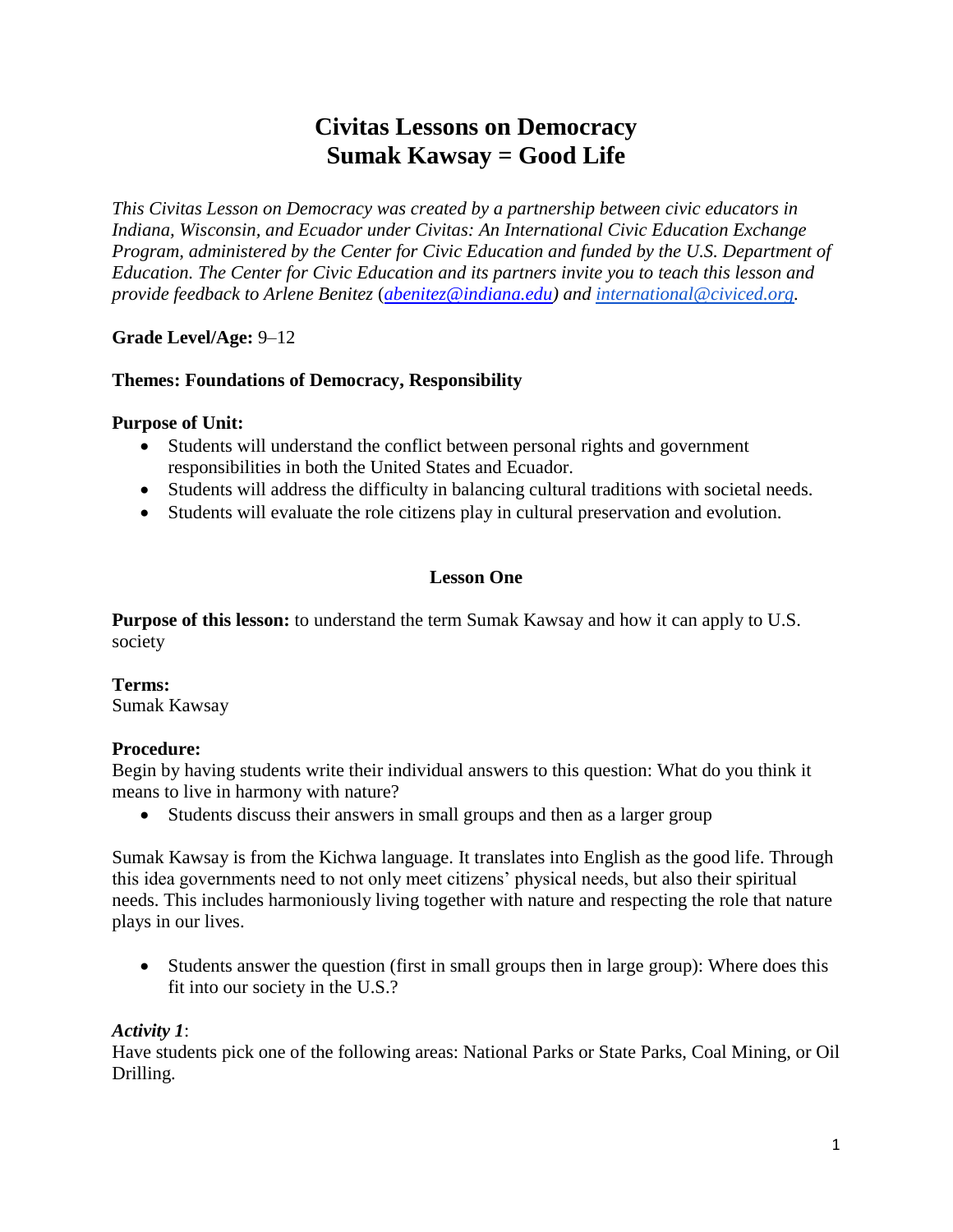*Sites to use to gain information:*

National Parks or State Parks<http://www.nps.gov/index.htm>

Coal Mining<http://www.msha.gov/mshainfo/mshainf2.htm><http://www.msha.gov/> <http://www.ket.org/trips/coal/agsmm/agsmmregs.html>[http://www.in.gov/dol/Website\\_Upload\\_-](http://www.in.gov/dol/Website_Upload_-_Indiana_Coal_Mining_Laws.pdf) [\\_Indiana\\_Coal\\_Mining\\_Laws.pdf](http://www.in.gov/dol/Website_Upload_-_Indiana_Coal_Mining_Laws.pdf) 

Oil Drilling<http://www.ncsl.org/?tabid=20367>

 After giving students time to read about the area, ask: As of now, does this area fit with what you think Sumak Kawsay means? Why/why not? (Students write their answers.)

# *Other questions to consider:*

- What are the similarities and differences between each area? (Things to consider economic implications, environmental implications, government regulations and laws, geographical issues, etc.)
- Do you think the current laws are effective in balancing human needs with environmental preservation?
- If not, how should the laws be changed to ensure the "good life?"
- Partner students with another person who researched the same area; have them share answers.

Create groups of three, consisting of one student from each of the areas. Have them explain about their area to the other two.

Once students have shared their thoughts with others, then the entire class should discuss the above questions.

# *Activity 2*:

U.S. Constitution [http://www.archives.gov/exhibits/charters/constitution\\_transcript.html;](http://www.archives.gov/exhibits/charters/constitution_transcript.html) including the Bill of Rights

[http://www.archives.gov/exhibits/charters/bill\\_of\\_rights\\_transcript.html](http://www.archives.gov/exhibits/charters/bill_of_rights_transcript.html) and other amendments [http://www.archives.gov/exhibits/charters/constitution\\_amendments\\_11-27.html#17](http://www.archives.gov/exhibits/charters/constitution_amendments_11-27.html#17)

Hand out copies of the U.S. Constitution. Give the following directions:

- 1. Highlight places in blue where Sumak Kawsay types of rights exist.
- 2. Highlight in yellow places where we could add this principle to the Constitution.

# *Discuss:*

- Does our Constitution do enough to encourage the "Good Life?"
- Is it the job of the federal government to ensure the "Good Life?" If not, whose responsibility is it?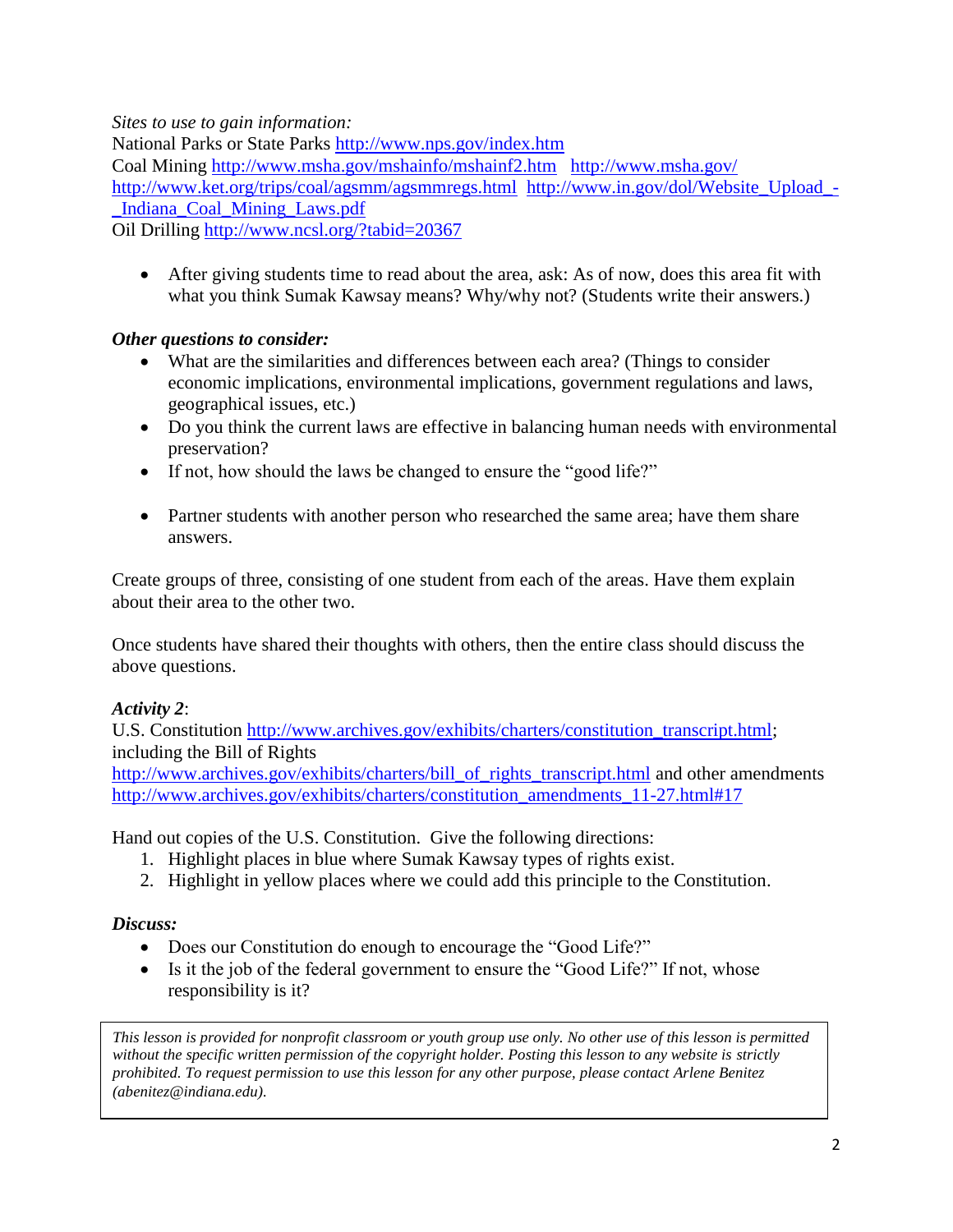## **Lesson Two: Bullfighting – Cultural Tradition or Animal Cruelty?**

**Purpose of this lesson:** to understand and evaluate the conflict between preservation of cultural traditions and the rights of both humans and animals.

#### **Terms:**

Cultural Traditions Matador

## **Procedure:**

Begin by asking students a series of questions such as:

- Do animals have any protections or rights similar to human rights?
- Should laws exist to protect animals?
- Do animal rights ever supersede human rights?

Explain that for centuries animals have been used for entertainment. The ancient Romans would place gladiators against wild animals such as lions and tigers. In the United States the practice of dog and cock fighting was only recently made illegal and many people believe that rodeos support animal cruelty and exploitation.

In Spain and many Latin American nations bullfighting is a centuries-old spectator event steeped in cultural tradition. However, in recent years the sport has been the center of animal rights controversy due to the tradition of killing the bull. In Ecuador the President recently supported a referendum banning the tradition of killing a bull at the end of a bullfight. This referendum brought about extreme debate between members of society who supported the ban stating that the sport is a violent display of animal cruelty and those who support the centuries-old tradition as an important part of the Ecuadorian cultural heritage. This conflict brings into direct question the application of Sumak Kawsay, or the good life, into Ecuadorian government.

## *Activity 1:*

Have students view the following video or read the following article:

Last Stand in Battle for Ecuador Bullfighting – YouTube [http://www.youtube.com/results?search\\_query=bullfighting+ecuador&aq=f](http://www.youtube.com/results?search_query=bullfighting+ecuador&aq=f)

Ecuador President Seeks Ban on Bullfighting – Miami Herald <http://www.miamiherald.com/2011/04/01/2145905/ecuadors-president-seeks-ban-on.html>

Ask students to list the positives and the negatives of the ban and share responses with the class.

• Place responses on the board.

Have students work together to categorize the positives and negatives.

 (Suggested categories include: economics, cultural tradition, animal cruelty, unnecessary harm, support of violence, etc.)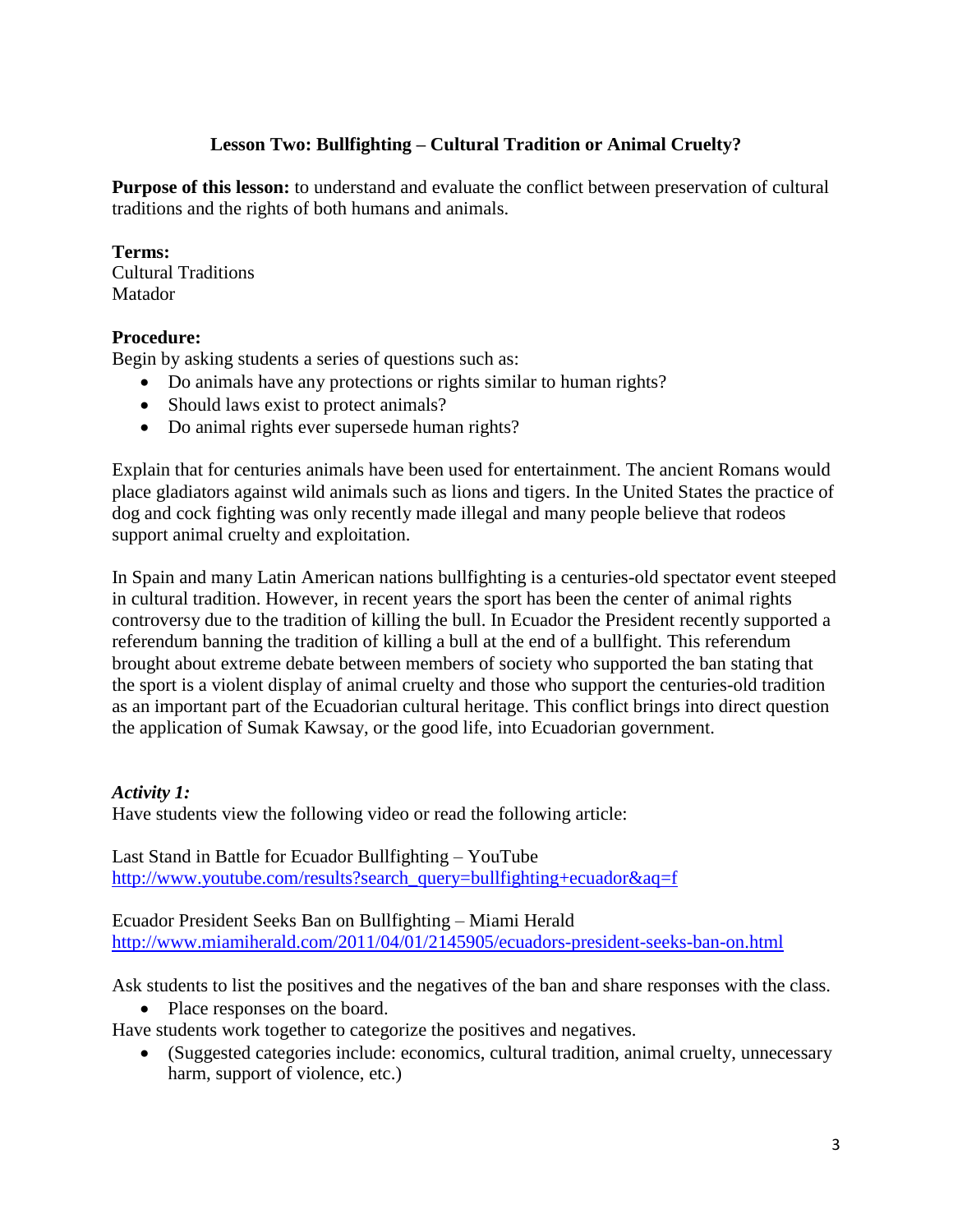Ask students to discuss and evaluate which of these categories is most important and explain why.

Rank the categories from most to least important.

## *Activity 2:*

Have students read the article "The Dangerous Obsession of Antionio Barrara" by Geoffrey Gray (Handouts 1 and 2) and key phrases that fit into the categories established in Activity 1.

Or

Show students the attached Wordle (handout 3) and have them categorize the words into verbs, nouns and adjectives and place the words into their previously decided categories regarding bullfighting.

After reading the Wordle/article have students evaluate the positives and negatives of the bullfighting ban and decide if the ban should be passed. Encourage them to refer back to their categories and which ones they determined to be most important when making their decision.

Questions to consider:

- What right does the government have to regulate cultural traditions?
- How should animal rights be included in government decisions?
- How should governments address issues of cultural traditions and economic wellbeing with modern notions of animal cruelty and cultural advancement?
- Can you think of similar conflicts between animal rights and cultural traditions in the United States? (rodeos, hunting, dog and cock fights, animal sacrifices for religious purposes, etc.)
- How should government leaders in the United States address these issues?
- What considerations should be taken when evaluating animal rights? (animal right laws, cultural traditions, economic implications, the safety and quality of life for the animal)
- What punishments should exist for those who violate existing animal rights and laws?

## **Enrichment Activities:**

Have students research American traditions of using animals for sport such as rodeos, dog and cock fighting, and dog and horse racing then compare the traditions and laws with those of bullfighting. Have students write a letter to an elected official encouraging him or her to take a stand on the issue.

Writers have long used the tradition of bullfighting as the background for many classic American Novels such as Hemmingway's "The Sun Also Rises." In these novels, the matador is often depicted as the protagonist. Research the tradition of bullfighting and write a short story from an alternate perspective, either someone opposed to bullfighting, or possibly that of the bull!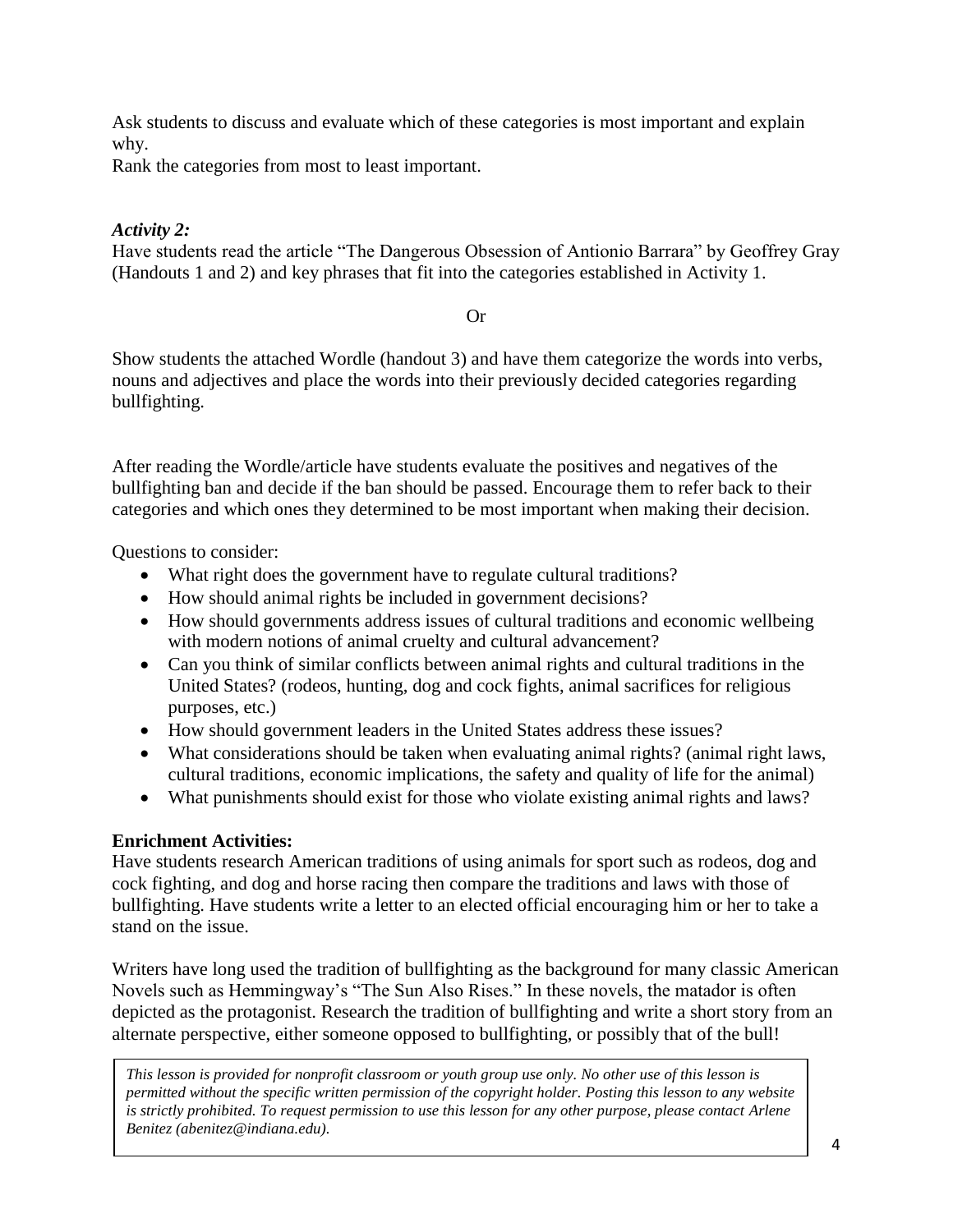# **The Dangerous Obsession Of Antonio Barrera** (Handout 1)

By Geoffrey Gray *Sports Illustrated May 09, 2011*

The road signs of the Languedoc flashed by in the high beams of the matador's van. This area of southern France is where, 2,000 years ago, aurochs were sacrificed in underground temples. Now, at the weeklong bullfighting festival in Béziers, the bull is still the featured attraction. The newspapers print bulls' stats and photos and interviews with breeders. In the taurine bars *criadillas* (bull testicles) are served fried or poached, and paired with a chilled rosé.

Barrera's hotel was a two-star on the exit ramp of the freeway. His room faced the parking lot. On the morning of the bullfight he wore a large wooden cross outside his shirt. He was silent and rattled a spoon around a glass jar of yogurt on the way to the bull lottery.

It is not customary for a matador to view bulls before the corrida, but how could Barrera not take a peek at the Miuras? At the plaza he and his senior banderillero, Peña, climbed the metal plankways over the corrals, and there they were. Barrera wanted to get closer. He climbed down an old ladder and into the dark passageway beside the corrals. As his loafers crushed the gravel underfoot, the eyes of the Miuras followed the sound.

In his mind Barrera could see Jardinero, the old bull whose stuffed head had hung on his father's livingroom wall. Jardinero, of course, was a Miura. He had appeared in the ring in Seville in 1918. He was such a monster that he killed three of the picador's horses. (This was in an era before horses wore protective mattresses.) Barrera's hero, the famed Sevillian matador Joselito (José Gómez Ortega), had performed so well that he cut an ear off Jardinero. Now Barrera tugged at the skin of his neck and studied the bulls. Would he soon finally know what it was like to fight Jardinero? And would he have the courage?

Barrera left the choosing of his two bulls to his cuadrilla and went back to the hotel to rest. Outside his room the wind riffled the branches of the oak trees in the parking lot. Barrera closed the blinds and cried in the dark. He thought of his father and wished he were there to watch his boy.

Around noon there was a knock on the door. Peña, the banderillero, and Pérez, the sword handler, burst into the room. Peña had chosen a good lot of bulls: numbers 14 and 6, not the biggest, not the smallest. He showed Barrera photos on his digital camera. Hocicudo (Big Snout) weighed 1,347 pounds, and his horns pointed more outward (toward Barrera's cape) than up (into his armpit). Chinito (Little Chinaman) was 1,332 pounds. His horns also pointed out.

Peña and Pérez left, and Barrera was served lunch: steak rare, a salad of lettuce and tomatoes, water to drink. After the meal he tried to sleep. He thought of his father and cried again.

At 4:10 p.m. Pérez entered the room with a cup of black coffee. It was time to get dressed. He asked which suit of lights Barrera wanted to wear. The white? Or the mauve? "White," Barrera said. It was lighter and would afford more mobility.

First to go on was the skintight leotard, next the pink stockings and the glittering breeches. Pérez made sure there were no creases or wrinkles. After 45 minutes Pérez slipped the jacket on Barrera, and the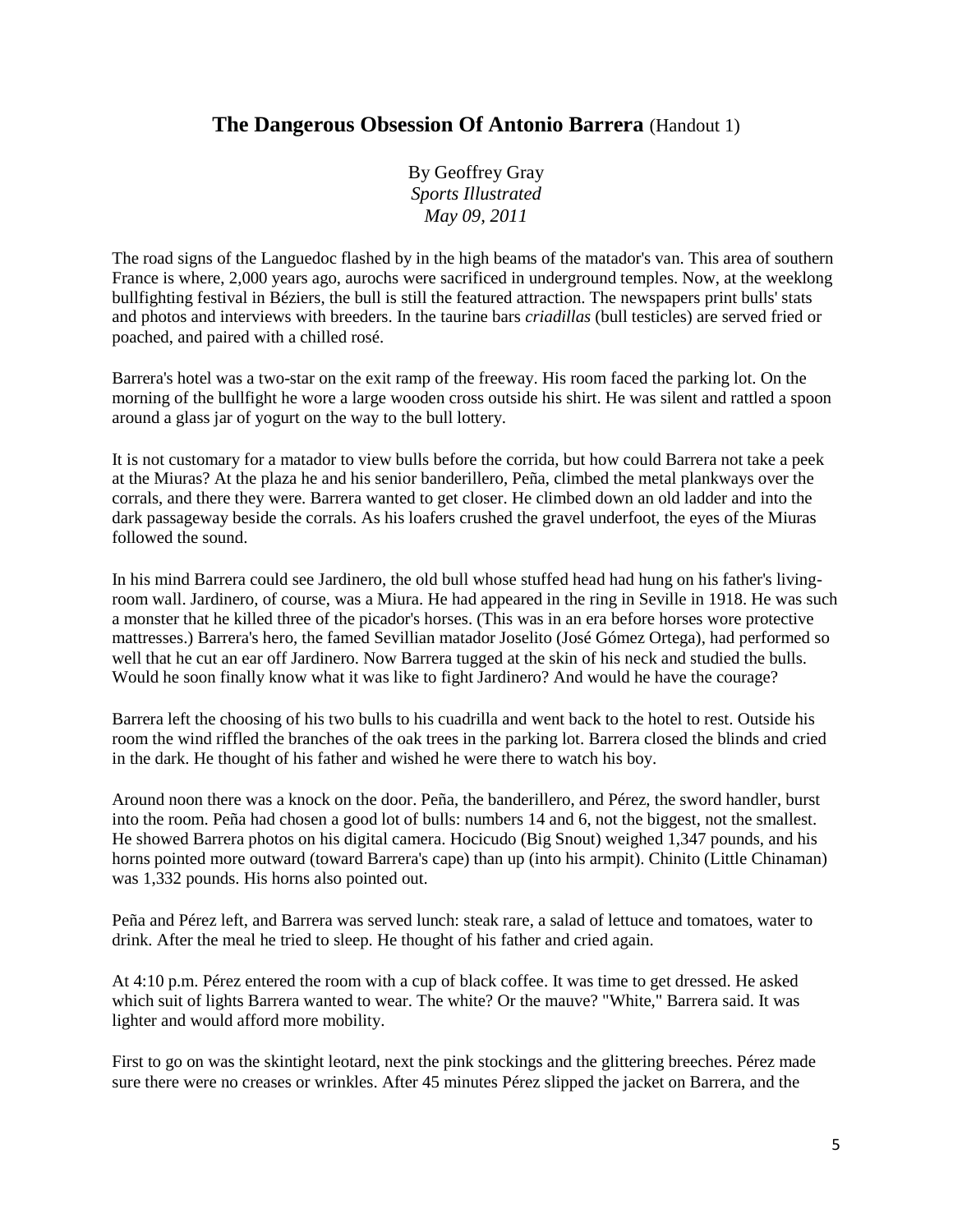matador knelt before the small altar with which he travels. Then he turned to Pérez. "Motivate me," Barrera said.

The matador needed to get the Black Legend and his father's death and Jardinero out of his mind, Pérez said. Barrera had killed around 900 fighting bulls in his career. These were only two more.

Barrera listens to the same flamenco song, *Alfileres de colores* (Colored Pins), on the way to each bullfight. The lyrics are a poem in praise of the fiesta. *"Fuerte, fuerte,"* Barrera said, commanding the driver to turn up the volume. The music was so loud that Barrera had to scream to sing along with the refrain, *"¡Olé! ¡Olé! ¡Olé!"*

*The plaza* was almost full, and the crowd was loud and raucous. To study the wind patterns, the matadors' helpers crumpled up small pieces of newspaper and let them flutter in the air along the ring wall. They swirled in different directions like confetti. The first Miura to enter the plaza looked so menacing that it received a standing ovation. The ones that followed seemed only stronger.

Barrera was a blur of fidgets and tics. Before his first Miura came out, he took off his montera (bullfighting cap) and feathered his hair, flicking the tips with his right hand, then the left, placing the hat back on, taking it off, readjusting. He rolled his neck. He rolled his chin.

Barrera does not fear bulls. He fears failure: delivering a performance that others find lacking. He considers the bull his only friend in the plaza, and the moment it enters the ring, he tries to connect and understand, to earn the bull's trust.

Soon he heard the trumpets and drum roll announcing his turn. He rested his chin on his pink and yellow cape and watched the Miura gallop into the plaza. Hocicudo looked as tall as Barrera. As its hooves beat the sand it sounded as if a herd of bulls was charging by. Finally Barrera went out and gave him a few passes. He tried to stand still, but the sheer force of the animal made him jump back.

Suddenly the months of anticipation were over, and he was passing the bull and it was charging and he was passing it again. The crowd erupted. Before the final act, Barrera marched to the center of the ring, removed his montera and pointed it toward the heavens, a tribute to his father. The story of José Manuel's death and Antonio's decision to challenge the Miuras had been reported in the bullfighting blogs, and he received another ovation for the gesture. Then, with the muleta, he made six straight passes with his right hand. Hocicudo was game, charging in rhythm.

Then more right hands and roars from the crowd. With the wind riffling his muleta, it was not wise to attempt too many lefthanded *naturales.* Barrera did six, pulling the Miura past him. He lost himself in the ballet. He sidled up close, as he had with Jardinero, passed the bull by his navel, then turned, another pass, then back again. He was in ecstasy, even when his muleta snagged on a horn and he lost the cape. He didn't want the moment to end. He knelt in front of the bull and rocked his head back.

#### *¡Venga!*

The problem was the kill. Barrera placed the sword too far back. Hocicudo did not fall immediately. Barrera lost the ear he would have cut, but he was awarded a lap around the ring for a gutsy performance.

Chinito, his second bull, was more dangerous. It jumped and veered. It cut in. It followed Barrera. It was learning too fast. The best part of the performance was the lancing by Tito Sandoval, Barrera's picador: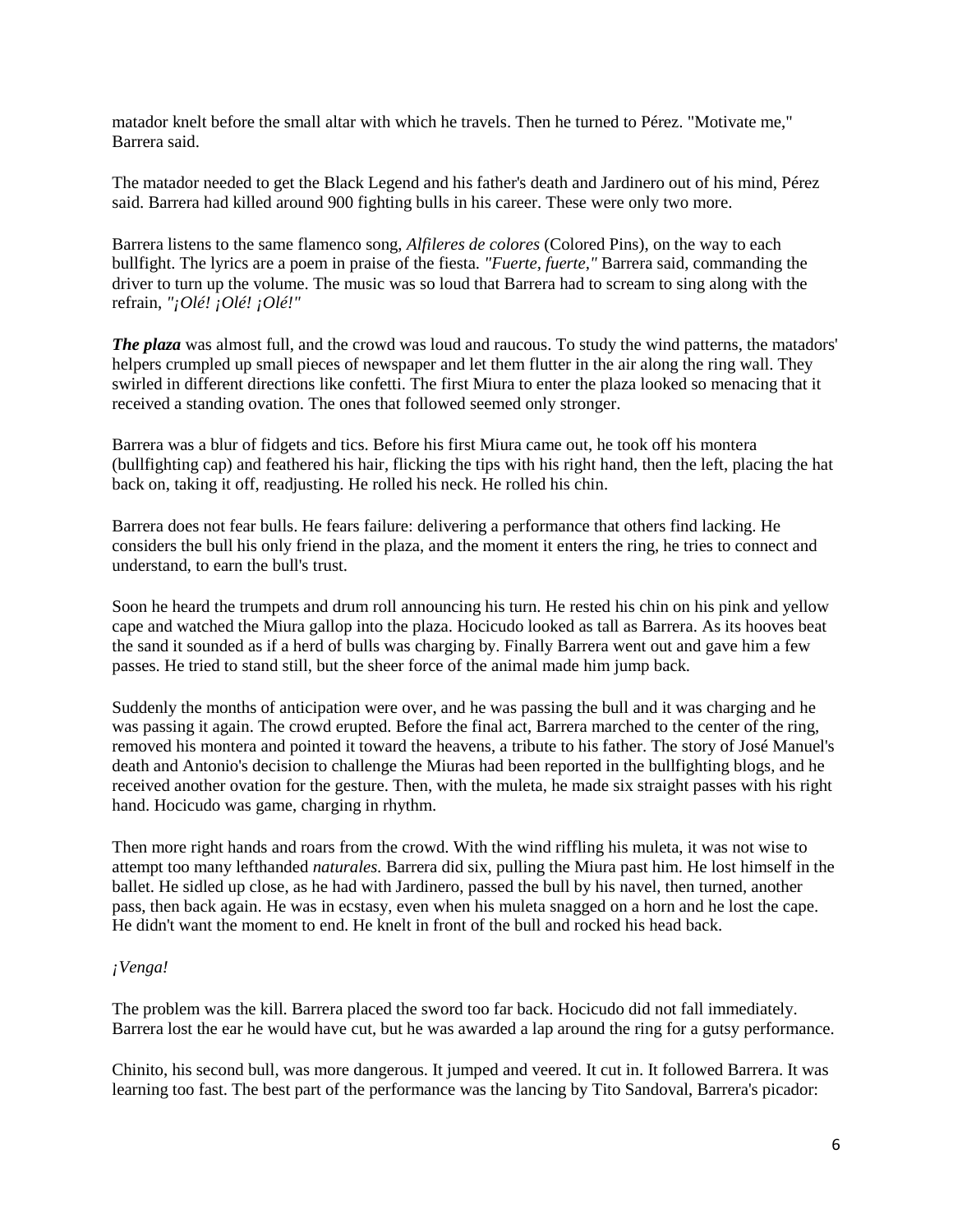clean, neat. And Peña placed his banderillas with such skill and daring that he received a standing ovation.

In the final act Barrera knew it would be impossible to cut an ear. He could see the Miura anticipate his movements. He gave it one pass with the right hand, and Chinito looked under the muleta at Barrera's skinny waist as if checking out the plumbing under the kitchen sink.

Barrera tried another righthand pass. Chinito refused to charge. The matador shook his head in frustration. He put his hands on his hips as if to say, What else can I do?

The kill was not a noble thrust over the right horn. Barrera went the safe route, darting off to the side. The bull fell quickly, and Barrera and the cuadrilla earned another honorary lap of the ring.

*Back at* the hotel Barrera closed the door to his room and called his mother. He was crying, telling her what had happened. He felt satisfied with his performance but not complete. He had wanted to cut an ear off a Miura, as Joselito did with Jardinero. He did not have anything to show for having met a challenge that few people in the world can meet and that had haunted him since childhood.

It didn't matter that he hadn't earned an ear, Dolores told him. His father would have been proud of him.

The following week the bullfight magazines wrote a few lines about Barrera's performance. Sure, he was brave in facing the Black Legend, the critics said, but he lost it all with his sword. He should have killed better.

Still, his father had been right. Facing the Miura had been good for Antonio's confidence. After Béziers he had one of his best performances, in San Sebastián. He was executing a daring *péndulo* when the bull, instead of going for the cape, butted him in the chest and toppled him. Rolling around in the sand, on the verge of being gored yet again, Barrera found his muleta, rose and executed a sequence of breathtaking passes.

After a few more dates Barrera was off to Mexico for the winter season. One afternoon in January, in León, he was feeling particularly inspired against a bull called Artista. He knelt and gave a pass. Suddenly Barrera was in the air, thrown backward as if shot from a cannon. He crashed upside down against the wood planks of the barrier wall. After being rushed to the infirmary he returned to the plaza without his shoes or jacket, his shirt ripped open to the waist, and resumed his performance. He knelt again, exposing his bare chest to the bull's horns, before killing it and being awarded both ears. Afterward the ring doctor found that Barrera had five broken ribs and a broken clavicle.

In the spring he returned to Spain for the new season, and last week, almost a year after his father's death, he performed in Seville. As a tribute to José Manuel, he is planning another date with Miuras in Béziers later this summer, and perhaps every summer. If his doctors can keep him pinned and plated together. Antonio Barrera might finally cut that ear.

For the full article: **http://sportsillustrated.cnn.com/vault/article/magazine/MAG1185048/1/index.htm**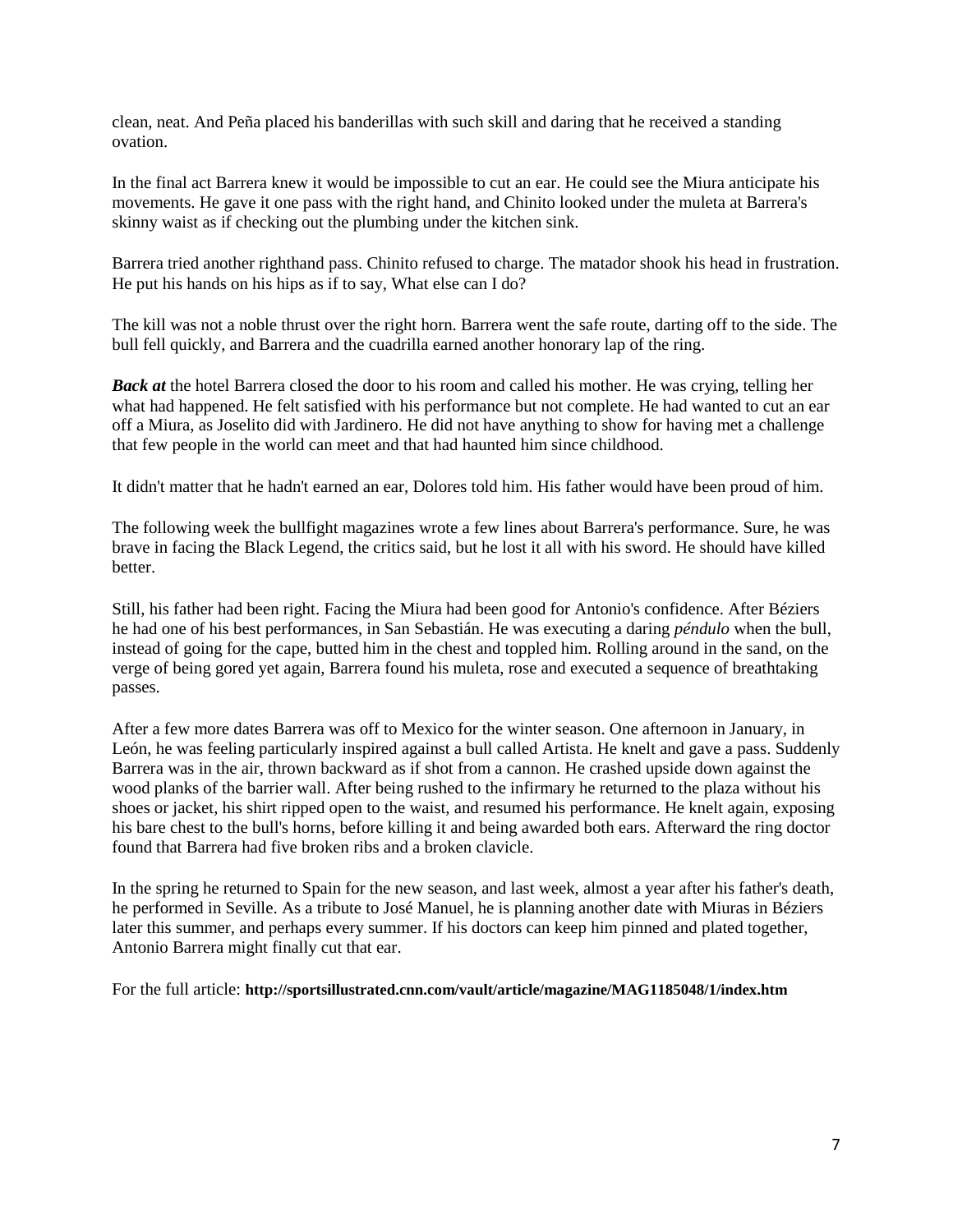#### **The Dangerous Obsession of Antonio Barrera** (Handout 2)

Name: which is a set of the control of the control of the control of the control of the control of the control of the control of the control of the control of the control of the control of the control of the control of the

In May of 2011 Geoffrey Gray wrote an article for Sports Illustrated about Antonio Barrera and his career as a professional bullfighter. While the sport of bullfighting is steeped in tradition, it is also highly controversial.

As you read the article locate key phrases and descriptive statements to help you better understand not only the controversy, but also the tradition, and place them in the chart below. Use your previously determined categories from Activity 1 to assist you in analyzing the article. Then answer the following questions regarding bullfighting and whether or not the ban in Ecuador should be passed.

| Category | Pro Bullfighting | Anti Bullfighting |
|----------|------------------|-------------------|
|          |                  |                   |
|          |                  |                   |
|          |                  |                   |
|          |                  |                   |
|          |                  |                   |
|          |                  |                   |
|          |                  |                   |
|          |                  |                   |
|          |                  |                   |
|          |                  |                   |
|          |                  |                   |
|          |                  |                   |
|          |                  |                   |
|          |                  |                   |
|          |                  |                   |
|          |                  |                   |
|          |                  |                   |
|          |                  |                   |
|          |                  |                   |
|          |                  |                   |
|          |                  |                   |

1. What assumptions can you make about the sport of bullfighting based on the article?

2. Simply based off the article, how would you describe bullfighting to someone who didn't know anything about the sport?

3. Referring to the list of positives and negatives (from Activity 1) regarding the ban on bullfighting in Ecuador, does the article either support or condemn the act of bullfighting? Why?

4. In your own opinion should tradition or animal rights be considered most important when deciding legislation regarding bullfighting?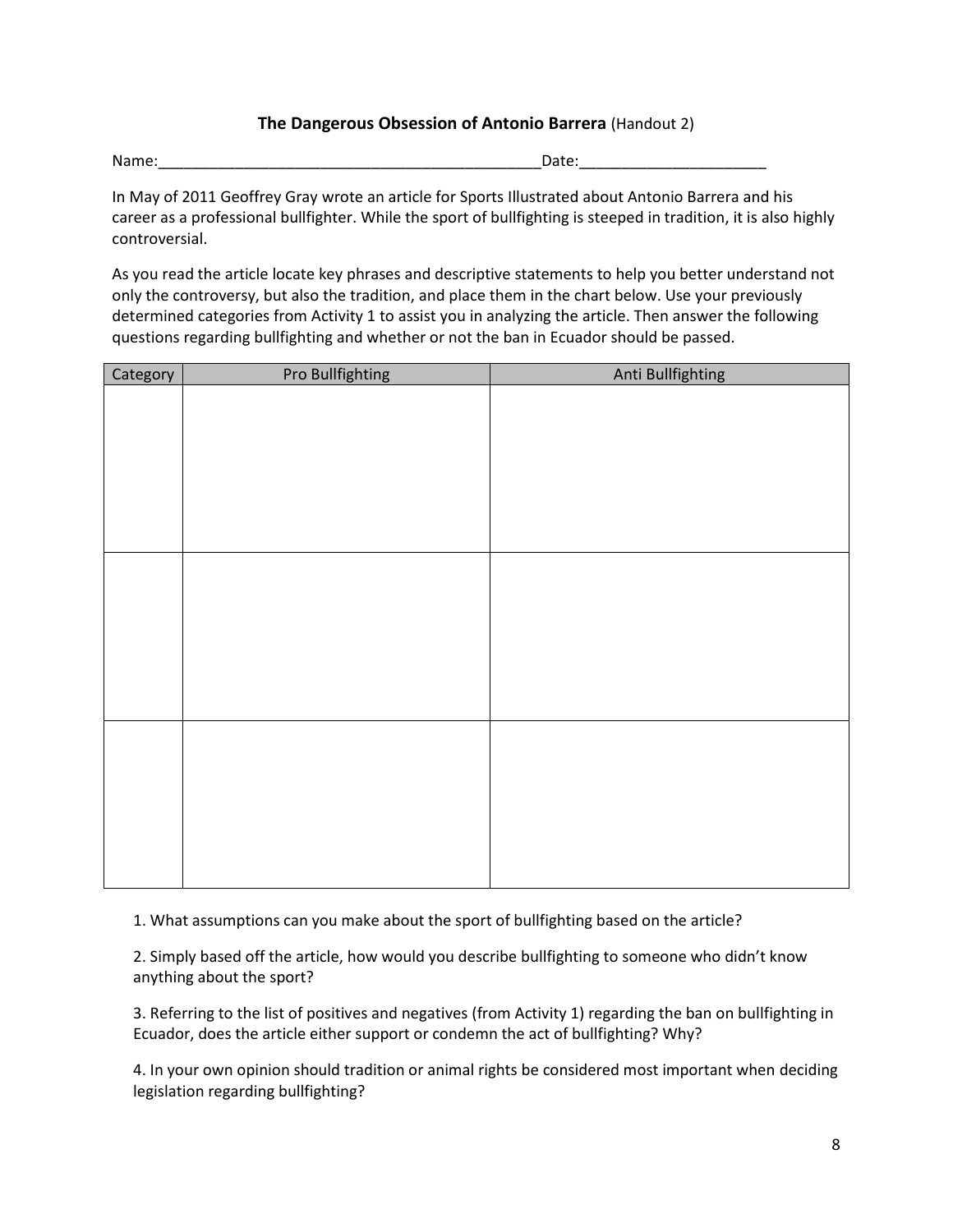#### **The Dangerous Obsession of Antonio Barrera** (Handout 3)

Name:\_\_\_\_\_\_\_\_\_\_\_\_\_\_\_\_\_\_\_\_\_\_\_\_\_\_\_\_\_\_\_\_\_\_\_\_\_\_\_\_\_\_\_\_\_Date:\_\_\_\_\_\_\_\_\_\_\_\_\_\_\_\_\_\_\_\_\_\_

This word cloud is made of the most commonly used words in Geoffrey Gray's May  $9^{th}$ , 2011 Sports Illustrated Article "The Dangerous Obsession of Antonio Barrera." The more often a word is used the larger its font. Separate the words into VERBS, ADJECTIVES, and NOUNS and place them into the chart below based on size. Then answer the following questions.



| Verbs | Nouns | Adjectives |
|-------|-------|------------|
|       |       |            |
|       |       |            |
|       |       |            |
|       |       |            |
|       |       |            |
|       |       |            |
|       |       |            |
|       |       |            |
|       |       |            |
|       |       |            |
|       |       |            |
|       |       |            |
|       |       |            |
|       |       |            |

- 1. What assumptions can you make about the sport of bullfighting based on the Wordle?
- 2. Simply based on the Wordle, how would you describe bullfighting to someone who didn't know anything about the sport?
- 3. Referring to the list of positives and negatives regarding the ban on bullfighting in Ecuador, does the Wordle either support or condemn the act of bullfighting? Why?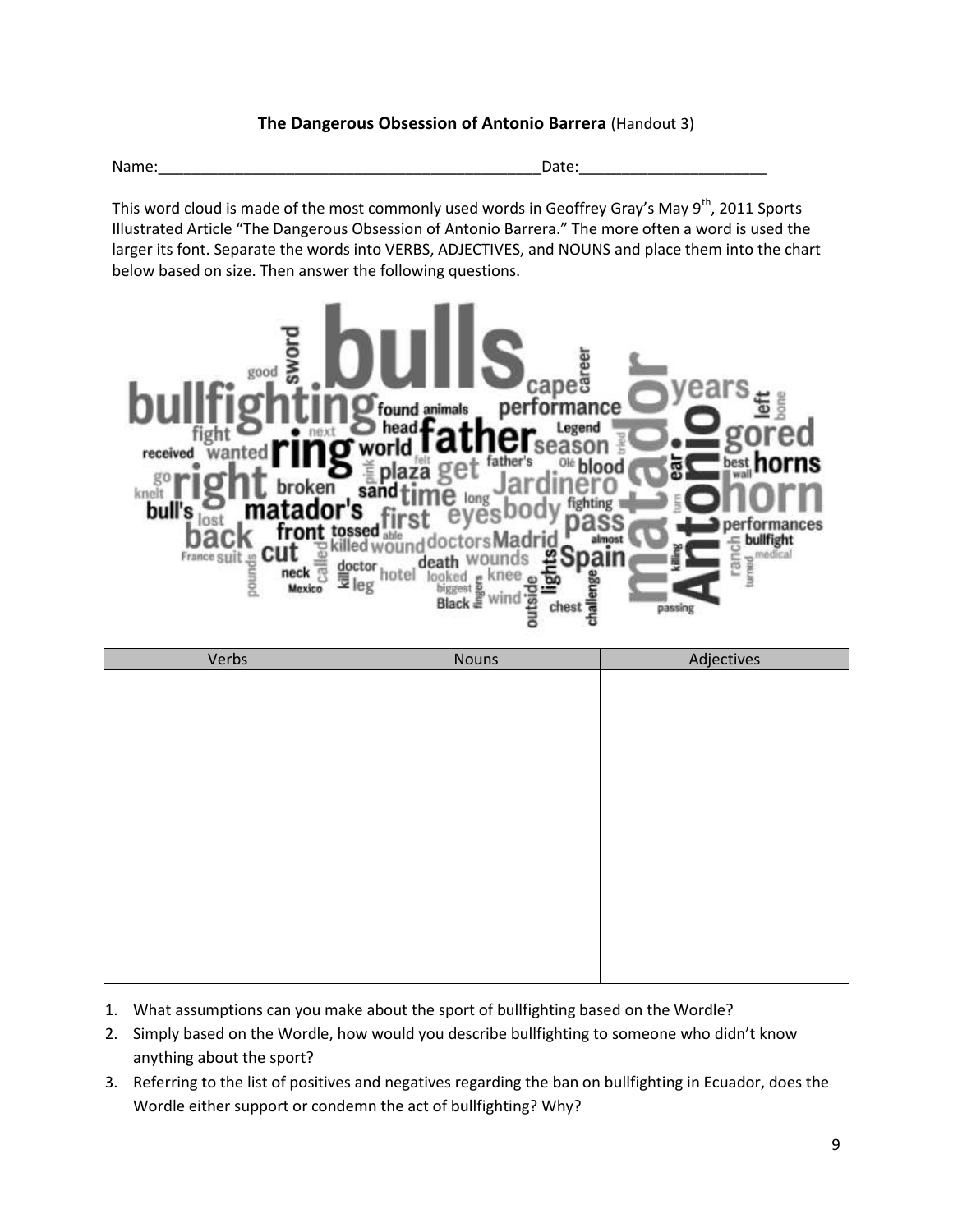## **Lesson Three: Art, Political Speech or Vandalism?**

**Purpose of lesson:** to evaluate differing forms of nonverbal political speech and participation.

#### **Key Terms**:

Nonverbal speech Political activism

#### **Procedure:**

Begin by showing students the following pictures or slides (Handout 1) and asking them to write their initial response to each image. Is it art? Is it graffiti? Or is it something else entirely.

Ask students to discuss their responses and to evaluate how they made their initial determination regarding each image.

Explain that in many Latin American and Caribbean nations political speech often looks like what Americans consider graffiti.

Ask students possible reasons for this?

- Why would citizens need to express their opinions by spray painting in public areas?
- Does this happen in America or do Americans utilize other methods of nonverbal speech?

#### *Activity 1*

Have students research local or state codes regarding graffiti and report their findings to the class.

#### *Discussion Questions:*

- What are the punishments? Do they agree with these? Should they be stronger or weaker?
- If the graffiti is political in nature should the fine be different?
- Should political graffiti be protected speech under the First Amendment of the Constitution?

#### *Activity 2:*

In groups have students research a controversial topic and develop a nonverbal campaign designed to make citizens aware of the issue. The campaign can be simple like the political graffiti or more elaborate like a bumper sticker or billboard.

Have students write three paragraphs explaining their selected issue and the significance of their nonverbal campaign.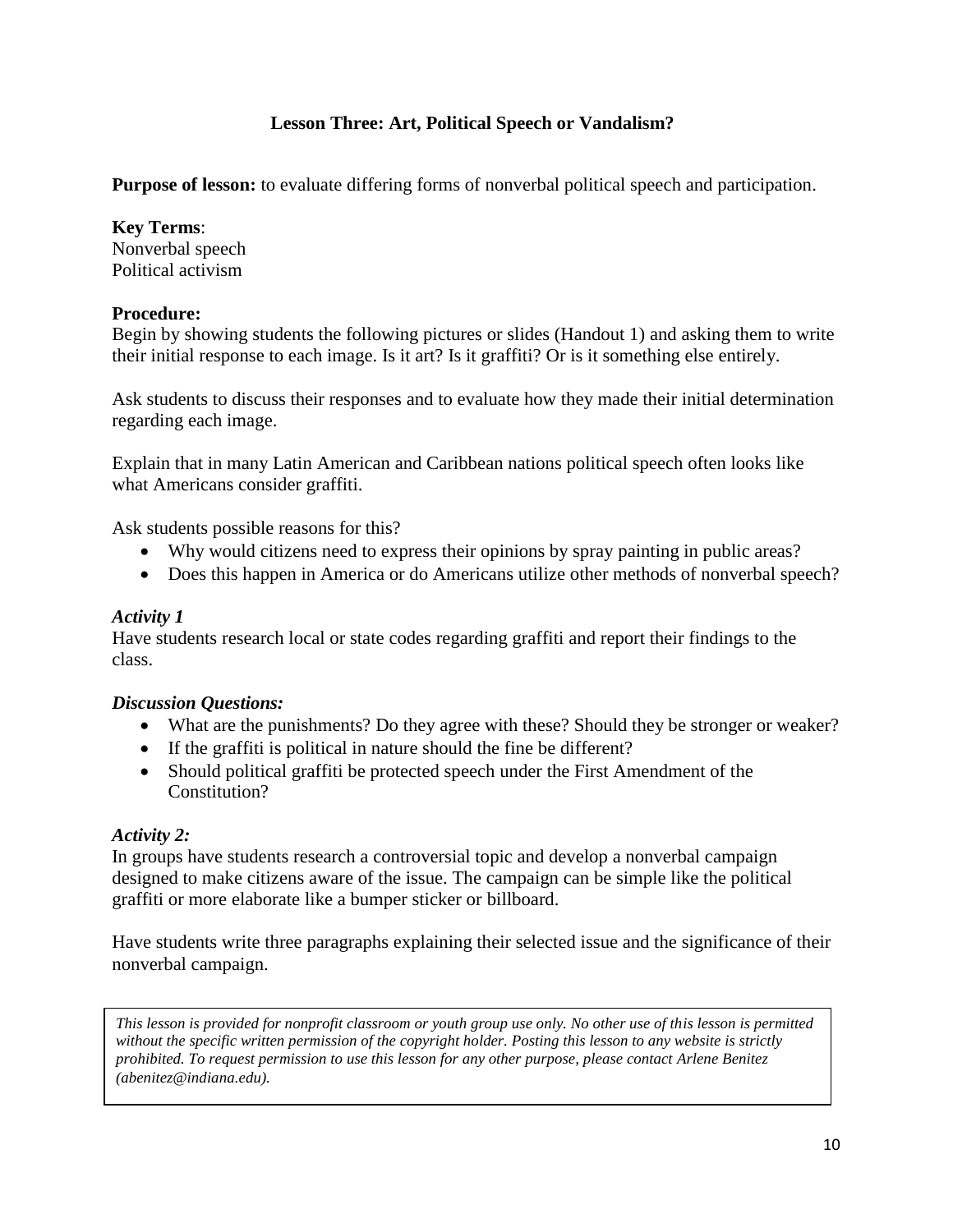#### **Graffitti , Art or Political Speech – You Decide (Handout 1)**

Name: \_\_\_\_\_\_\_\_\_\_\_\_\_\_\_\_\_\_\_\_\_\_\_\_\_\_\_\_\_\_\_\_\_\_\_\_\_\_\_\_\_ Date:\_\_\_\_\_\_\_\_\_\_\_\_\_\_\_\_\_\_\_\_\_\_

*View the following images taken from different cities in Ecuador. What do you believe is the intended purpose of the images; Art, Political Speech, or is the image simply Grafitti? Use the space provided to evaluate each image and explain your response.*

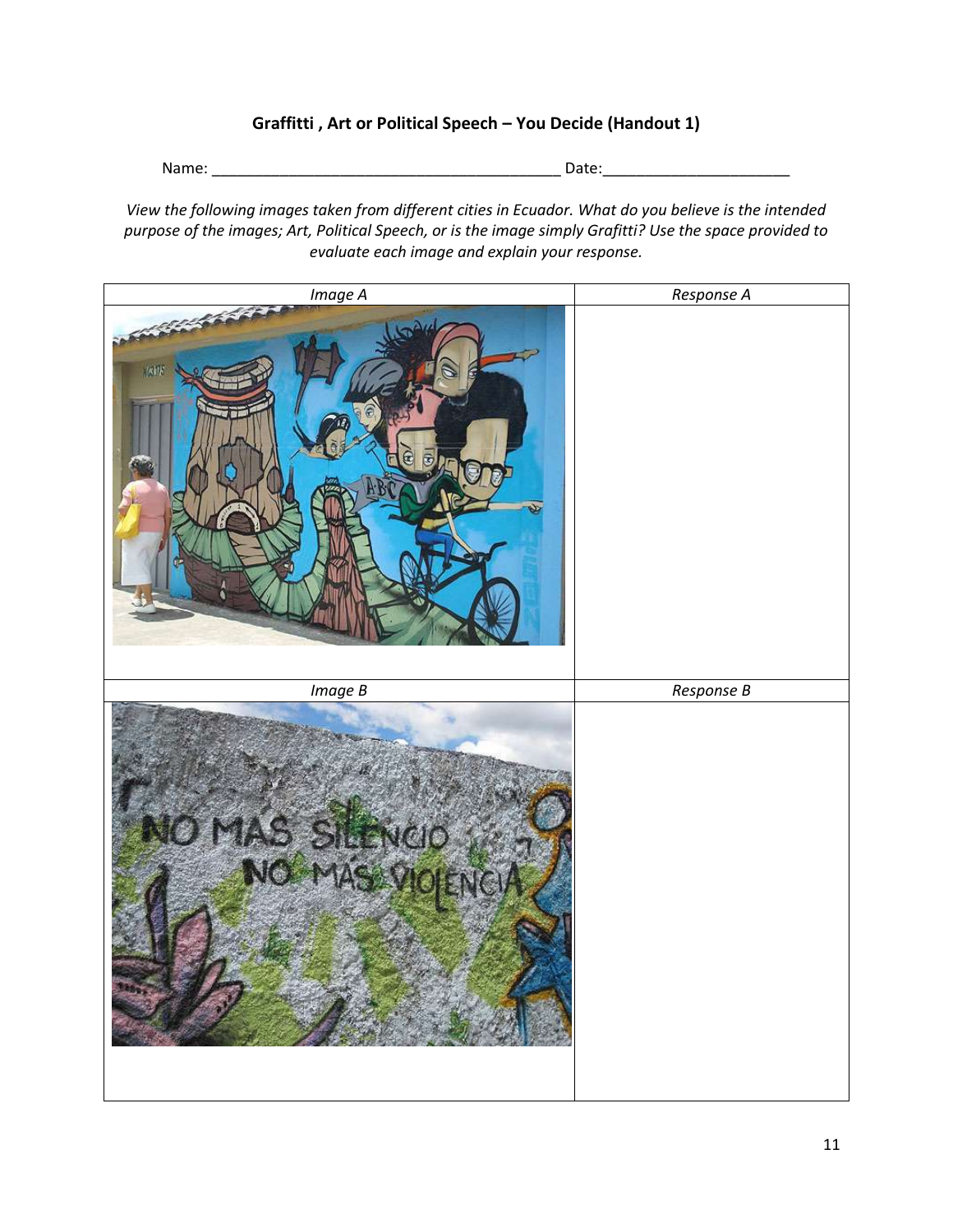

# **Graffitti , Art or Political Speech – You Decide (Handout 1 page 2)**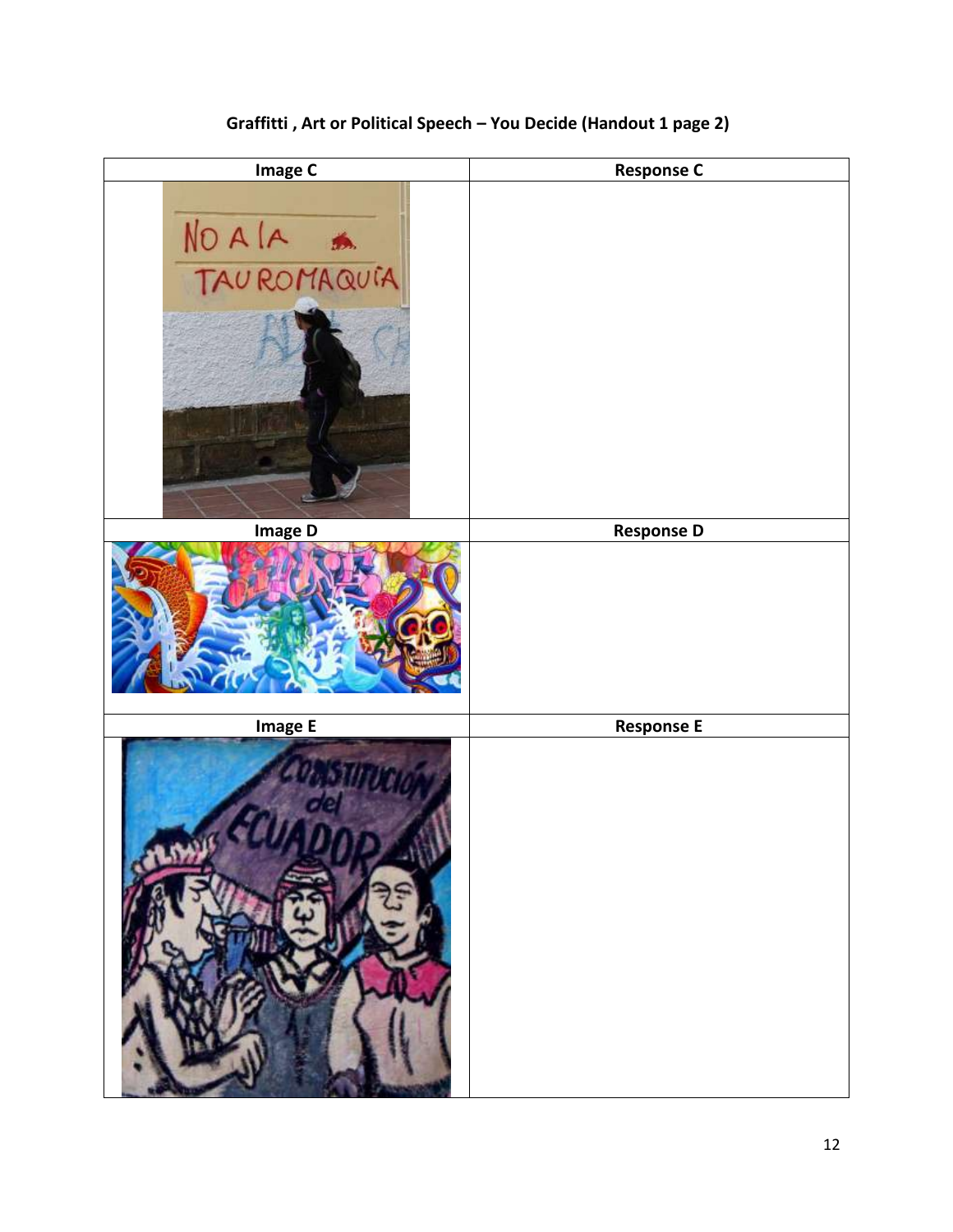#### **Graffitti , Art or Political Speech – You Decide (Handout 1a - teacher's version)**

Name: \_\_\_\_\_\_\_\_\_\_\_\_\_\_\_\_\_\_\_\_\_\_\_\_\_\_\_\_\_\_\_\_\_\_\_\_\_\_\_\_\_ Date:\_\_\_\_\_\_\_\_\_\_\_\_\_\_\_\_\_\_\_\_\_\_

*View the following images taken from different cities in Ecuador. What do you believe is the intended purpose of the images; Art, Political Speech, or is the image simply Grafitti? Use the space provided to evaluate each image and explain your response.*

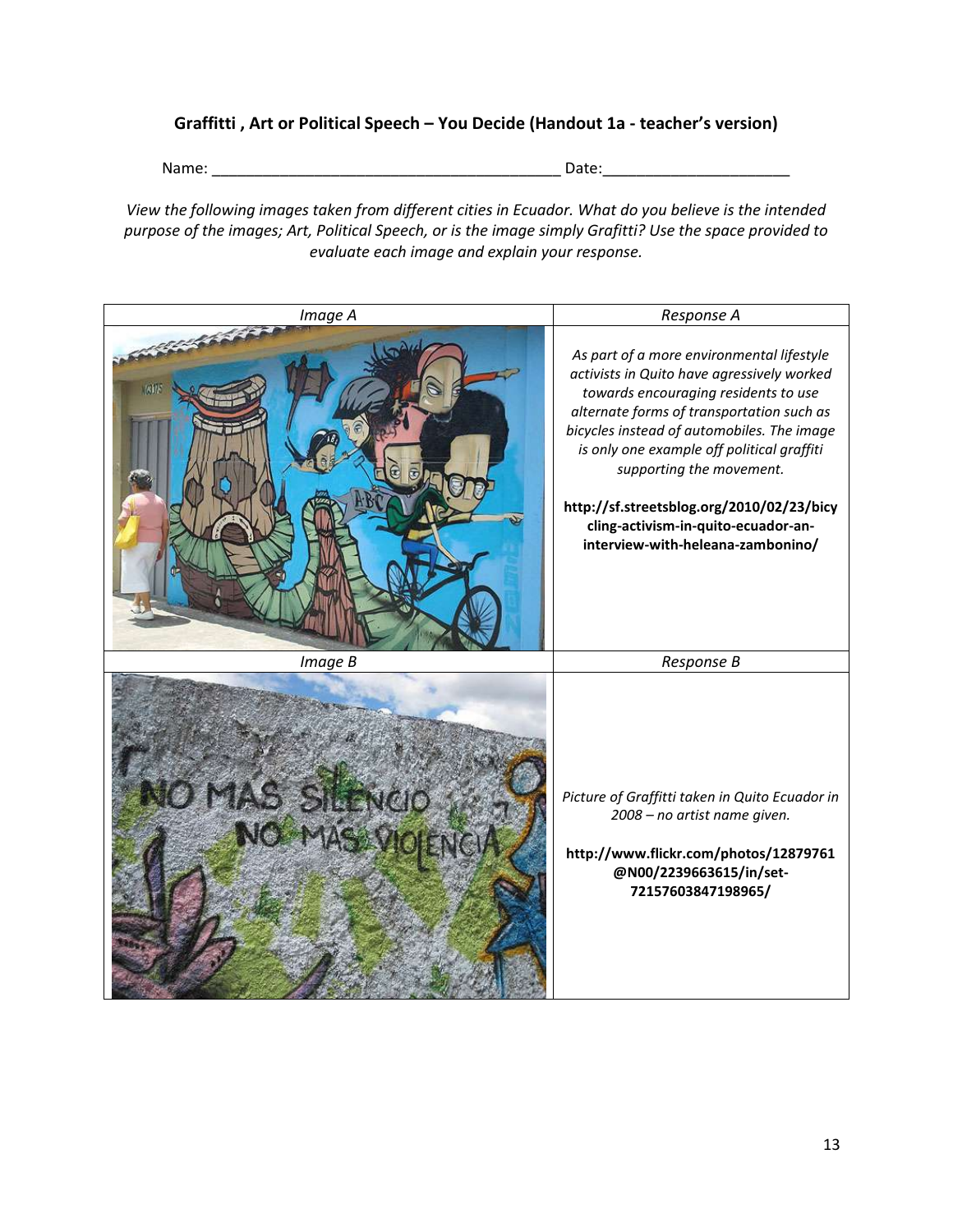# **Graffitti , Art or Political Speech – You Decide (Handout 1a page 2 – teacher's version)**

| <b>Image C</b> | <b>Response C</b>                                                                                                                                                                                                                                                                                                                                                                                                                                                     |
|----------------|-----------------------------------------------------------------------------------------------------------------------------------------------------------------------------------------------------------------------------------------------------------------------------------------------------------------------------------------------------------------------------------------------------------------------------------------------------------------------|
| NO A LA A      | A girl reads a graffiti against bullfighting, in the streets of<br>Riobamba, Ecuador, on April 24, 2011 just days before a<br>referendum called by the Socialist Government of Rafael<br>Correa for next May 7 to restrict bullfighting. Ecuadoran<br>President Rafael Correa says his proposed measure<br>would not ban bullfights outright, but would forbid bulls<br>from being killed.<br>http://www.dlcache.indiatimes.com/imageserve/00nle<br>6e4jg9kj/x350.jpg |
| <b>Image D</b> | <b>Response D</b>                                                                                                                                                                                                                                                                                                                                                                                                                                                     |
|                | Lady Pink was born in Ecuador, but raised in NYC. In 1979<br>she started writing graffiti and soon was well known as<br>the only female capable of competing with the boys in<br>the graffiti subculture. As a leading participant in the rise<br>of graffiti-based art, Lady Pink's canvases have entered<br>important art collections such as those of the Whitney<br>Museum, the MET in New York City, the Brooklyn<br>Museum and the Groningen Museum of Holland. |
|                | http://www.dirtypilot.com/artist_print.html                                                                                                                                                                                                                                                                                                                                                                                                                           |
| <b>Image E</b> | <b>Response E</b>                                                                                                                                                                                                                                                                                                                                                                                                                                                     |
|                | The new Constitution of Ecuador was designed to include<br>many of the native traditions including the concept of<br>Sumak Kawsay, however there still remains political<br>unrest as differing factions disagree over the<br>implementation of political policy.<br>http://www.rampant-<br>books.com/south_america_travel_tips/t_quito_ecuado<br>r.htm                                                                                                               |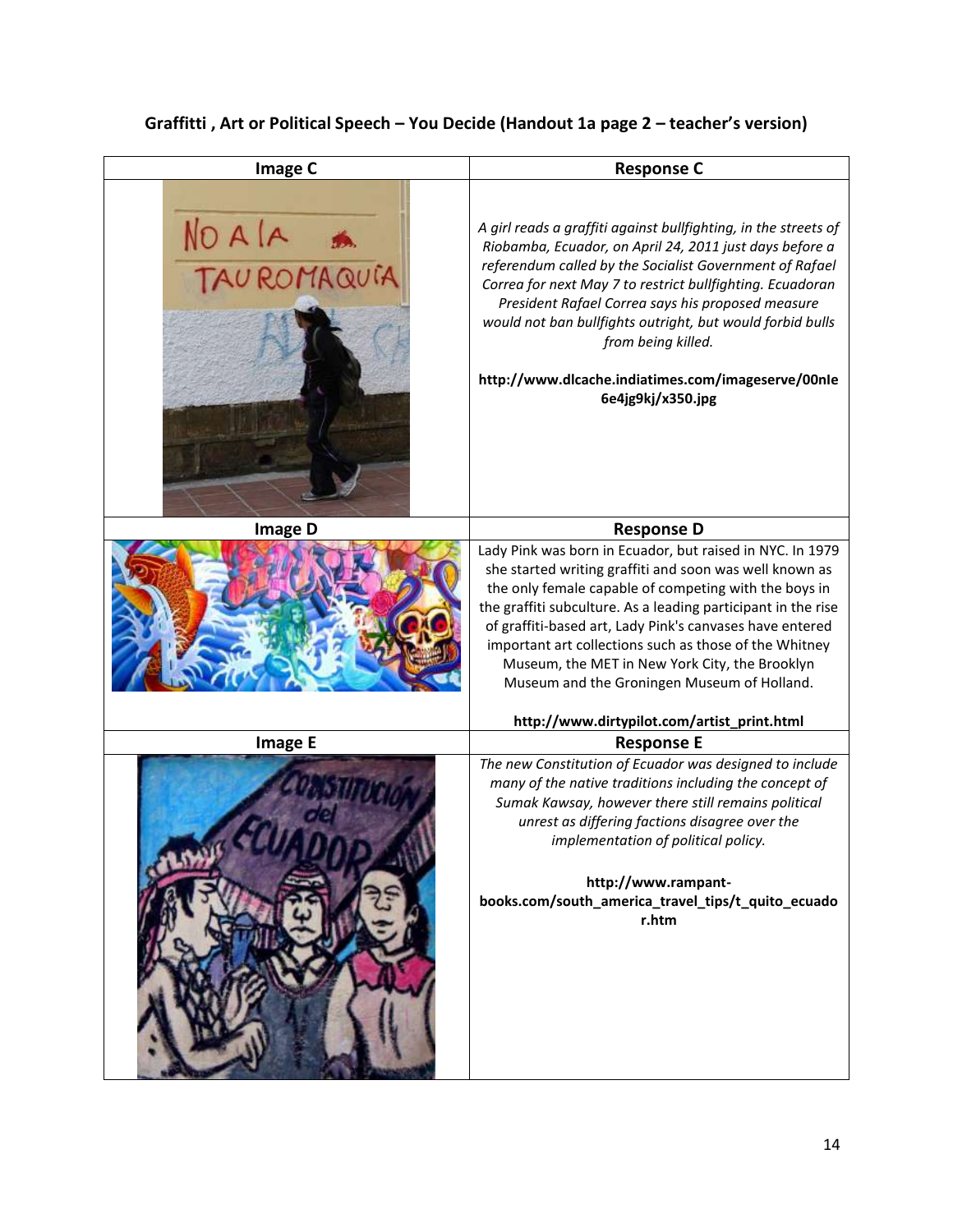## **Lesson Four**

**Purpose of lesson:** to discuss right to privacy v. security and government responsibilities.

**Procedure:** Share the following articles/videos [http://articles.cnn.com/2011-04-26/world/ecuador.volcano\\_1\\_tungurahua-ash-and-lava-major](http://articles.cnn.com/2011-04-26/world/ecuador.volcano_1_tungurahua-ash-and-lava-major-eruption?_s=PM:WORLD)[eruption?\\_s=PM:WORLD](http://articles.cnn.com/2011-04-26/world/ecuador.volcano_1_tungurahua-ash-and-lava-major-eruption?_s=PM:WORLD) <http://www.youtube.com/watch?v=ngbdTQGwKo0> [http://poleshift.ning.com/profiles/blogs/orange-alert-issued-in](http://poleshift.ning.com/profiles/blogs/orange-alert-issued-in-ecuador?xg_source=shorten_twitter)[ecuador?xg\\_source=shorten\\_twitter](http://poleshift.ning.com/profiles/blogs/orange-alert-issued-in-ecuador?xg_source=shorten_twitter)

Discuss possible reasons that people might not want to evacuate. Possible answers: loss of possessions, loss of jobs/money, limited access to transportation, traditional family land (generational connections), underestimation of seriousness due to past experiences, etc.

Share the following articles (shows more of the conflict over evacuation in other natural disasters):

<http://www.nytimes.com/2011/05/13/us/13floods.html>

[http://www.huffingtonpost.com/2011/05/01/cairo-evacuated-mayor-tel\\_n\\_855988.html](http://www.huffingtonpost.com/2011/05/01/cairo-evacuated-mayor-tel_n_855988.html) [http://articles.nydailynews.com/2011-05-01/news/29518487\\_1\\_ohio-river-flood-walls-massive](http://articles.nydailynews.com/2011-05-01/news/29518487_1_ohio-river-flood-walls-massive-flood)[flood](http://articles.nydailynews.com/2011-05-01/news/29518487_1_ohio-river-flood-walls-massive-flood)

Ask the questions:

- Which is more important: autonomy of citizens or their security?
- Are there similar events in the U.S. that might cause the government to order an evacuation, which citizens might resist? (hurricanes, tornadoes, flooding, etc.)
- Does the government have the right (responsibility) to evacuate people from their homes? What issues do they need to consider?

# *Activity: Town Hall Meeting*

Introduction: There is a hurricane headed towards Picayune, MS. The town is holding a town meeting to determine whether or not the town should be evacuated. Assign each student a role (Handout 1).

Before beginning town meeting students should answer the following questions about their role:

- Would this person want to evacuate? Why or why not?
- List at least three reasons to bring up in the town meeting.

Members of the Community

- 
- Retired persons Teacher
- 
- 
- Fishermen Hotel Owners and Workers
	-
- Doctor Lawyer
- Electrician Shop Owner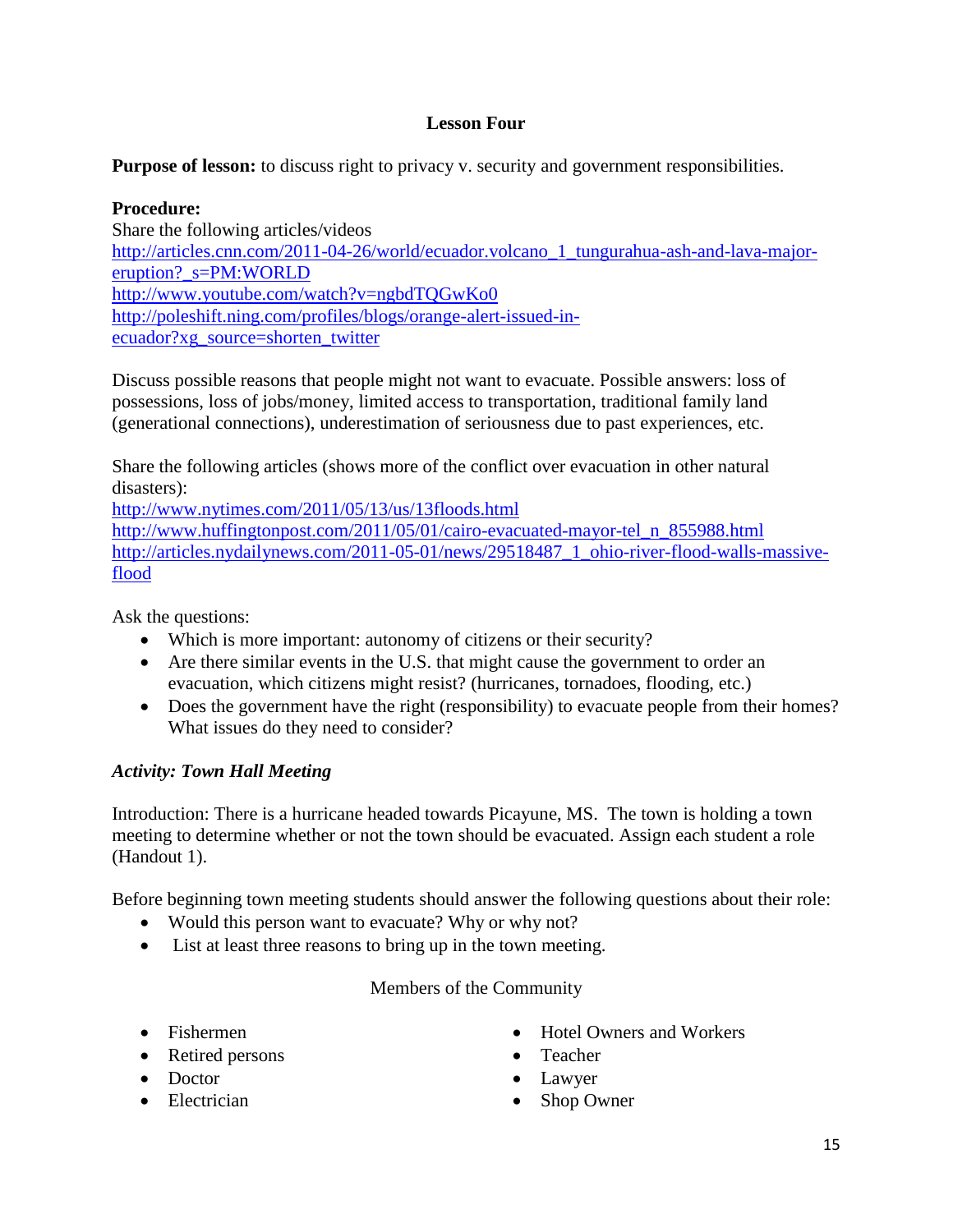- Carpenter/Roofer Fireman/EMT
- 
- 
- City government officials Army corps of engineers
- 
- Police Officer State government officials
- National Guard US government officials
	-

Begin the town meeting by having each member explain his/her position on evacuation. Then open the floor for arguments.

After the town meeting de-brief: What are the issues surrounding what the government can and can't do to protect its citizens?

## **End of Unit Review Questions:**

- What is Sumak Kawsay and what is its significance for modern society?
- How should governments address conflicting environmental and animal rights with those of human rights and advancement?
- What responsibilities do governments have in establishing the "Good Life?"
- What role do citizens have in ensuring the "Good Life?"
- How should governments address the conflict between personal rights and safety?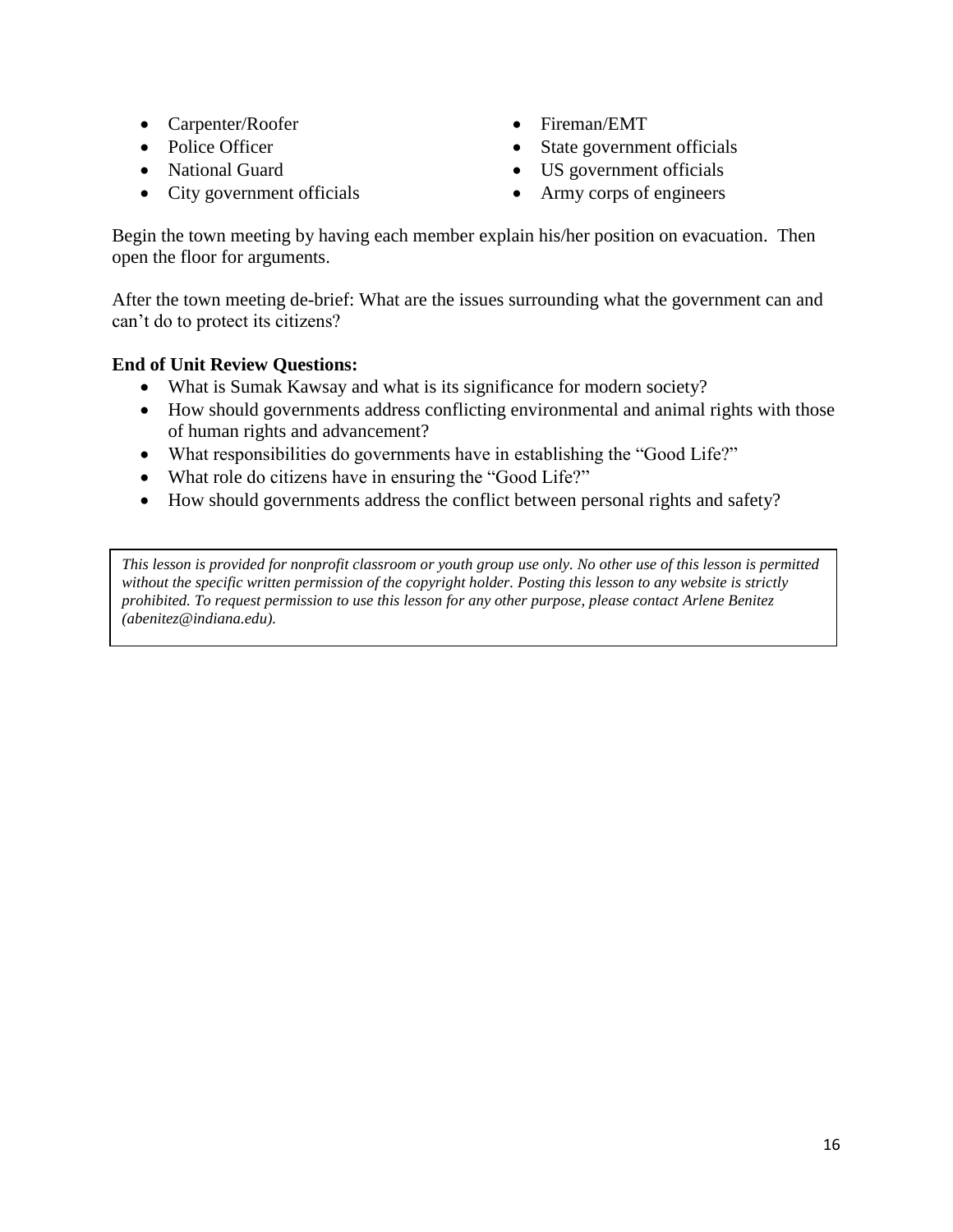#### **Town Hall Meeting: (**Handout 1 – Meeting Roles**)**

#### *Citizens of Picayune:*

Fishermen 1: You've lived in Mississippi your entire life and have been a fisherman for twenty years.

Fishermen 2: You've lived in Mississippi for three years. Before that you lived in New Orleans, but you lost your home during Hurricane Katrina. You have been a fisherman for ten years.

Fishermen 3: You've lived in Mississippi your entire life and have been a fisherman for forty years.

Fishermen 4: You've lived in Mississippi for fifteen years and have been a fisherman since then.

Fishermen 5: You're only fifteen, and this is your first year that you've started fishing with your grandfather.

Hotel Owner: You own the local hotels, but you do not live in Mississippi. Your hotel depends on tourism.

Hotel Workers (2): You depend on tourism, but your entire family lives in Picayune and is in danger from the hurricane.

Retired person 1: You're a former fisherman who has lived through several hurricanes. You believe that this one will be no different from all the others that you've survived and don't see the point in evacuating.

Retired person 2: You're a former fisherman who has seen the devastation that comes with hurricanes. (Over the years you've lost several boats and equipment when you haven't evacuated.)

Teacher: Lived in Picayune your entire life. You want to make sure your students are safe.

Doctor: Just moved to Picayune from Indiana. You've never seen a hurricane.

Lawyer: Lived in Mississippi your entire life. You worked your way through law school by working on the docks every summer.

Electrician: If the town evacuates, you will be one of the first ones to return to fix all of the power outages and downed power lines. You have worked through several major storms.

Carpenter/Roofer: Has spent considerable amount of time helping people prepare their homes. If the storm hits, you could make money from the repairs.

Firefighter: Lived in Mississippi for fifteen years.

Police officer: Lived in Mississippi for ten years, have helped with several previous evacuations.